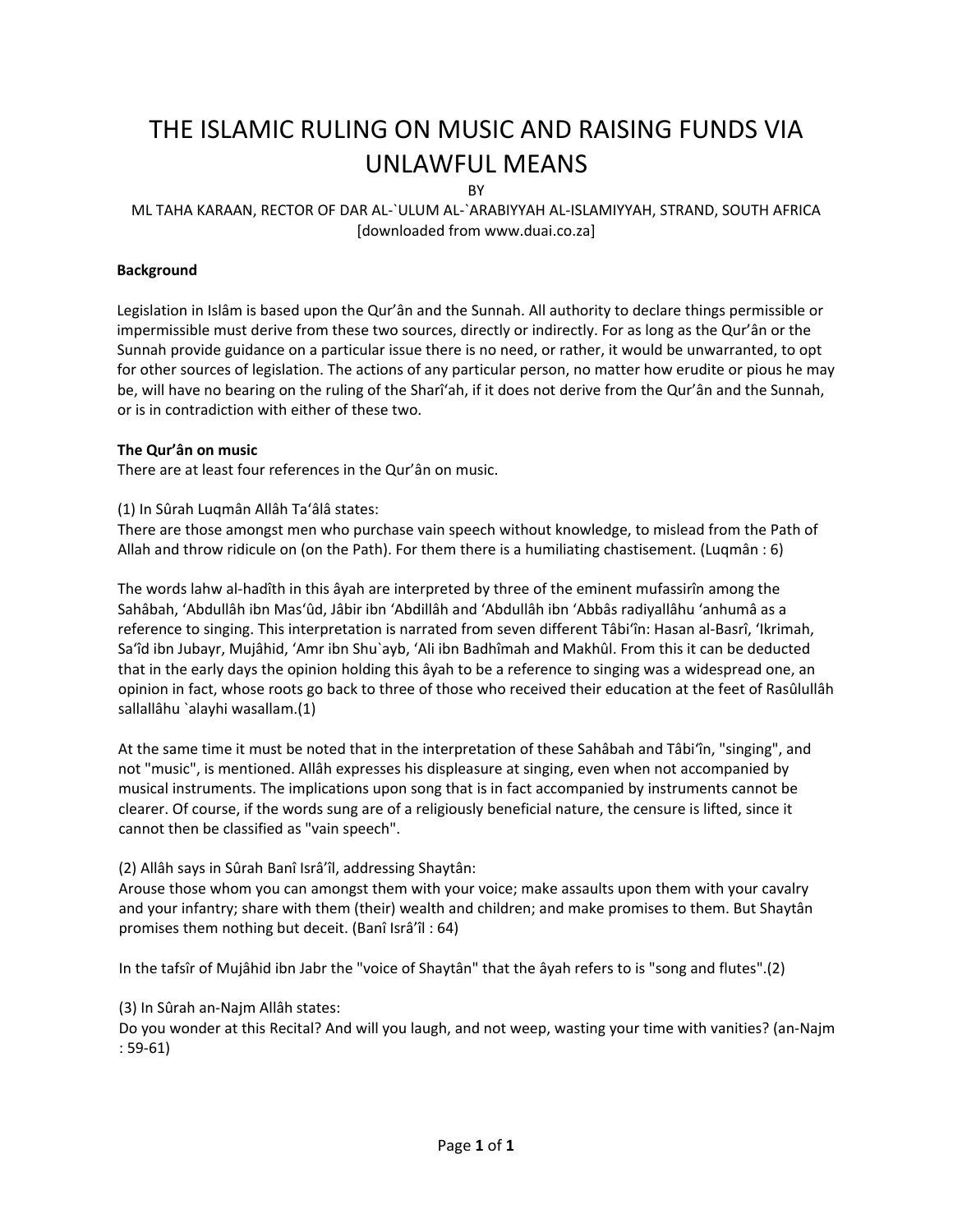The words of Ibn 'Abbâs as well as his student Mujâhid ibn Jabr are on record that by "wasting time in vanities" Allâh refers to singing.(3) Ibn 'Abbâs comments that the word sâmidûn, in the old Himyarite dialect of Yemen, literally means "singing".

## **The Sunnah**

In the Sunnah we are confronted with a host of ahâdîth narrated from the Nabi sallallâhu `alayhi wasallam that indicate the impermissibility of music. Below we reproduce some of them.

(1) In Sahîh al‐Bukhârî it narrated from Abû `Amir (or Abû Mâlik) al‐Ash`arî that Rasûlullâh sallallâhu 'alayhi wasallam said:

Indeed, there will be in my Ummah such people who will regard fornication, silk, wine and musical instruments as permissible for themselves.(4)

In the Sunan of Abû Dâwûd the narration goes on to state that those spoken of in this hadîth will call these things by other names in order to embellish their evil doings.(5)

(2) In the Sunan of at‐Tirmidhî it is narrated from 'Imrân ibn Husayn that Rasûlullâh sallallâhu 'alayhi wasallam said:

In this Ummah there will be [people who will be] sunk into the earth, deformed, and upon whom stones will rain from heaven.

The Sahâbî asked when that would be, and Rasûlullâh sallallâhu 'alayhi wasallam replied:

When singing girls and instruments of music will appear (become common), and wine will be drunk.(6)

(3) In another hadîth documented in Talbîs Iblîs of Ibn al‐Jawzî Rasûlullâh sallallâhu 'alayhi wasallam is reported to have said:

I have been sent to destroy the flute and the drum.(7)

(4) Ibn 'Abbâs narrates that Rasûlullâh sallallâhu 'alayhi wasallam said:

Truly Allâh has prohibited wine, gambling and the drum upon me.(8)

(The word al‐kûbah in this hadîth means a drum accord to the most widely accepted opinion.)

(5) It is narrated from 'Abdullâh ibn `Umar that once he was on a journey and heard the sound of a flute. He immediately blocked his ears with his fingers and moved away to where he could no longer the sound. He then informed his servant, Nâfi', that he had seen the Prophet sallallâhu 'alayhi wasallam do likewise.(9)

## **Attitude of the Sahâbah and the Awliyâ' radiyallâhu 'anhum**

In the sayings of the Sahâbah there is also considerable evidence of a disvarouble attitude towards music.

(1) It is authentically narrated from 'Abdullâh ibn Mas'ûd that he said: Singing breeds hypocrisy in the heart like water causes plants to grow.(10)

(2) Ibn 'Umar once passed by a little girl singing, and remarked: If Shaytân were to leave anyone alone he would have left this little one.(11)

(3) Fudayl ibn 'Iyâd, the famous ascetic of Makkah, said: Singing is the stepping stone to fornication.(12)

Music in the time of the Prophet sallallâhu 'alayhi wasallam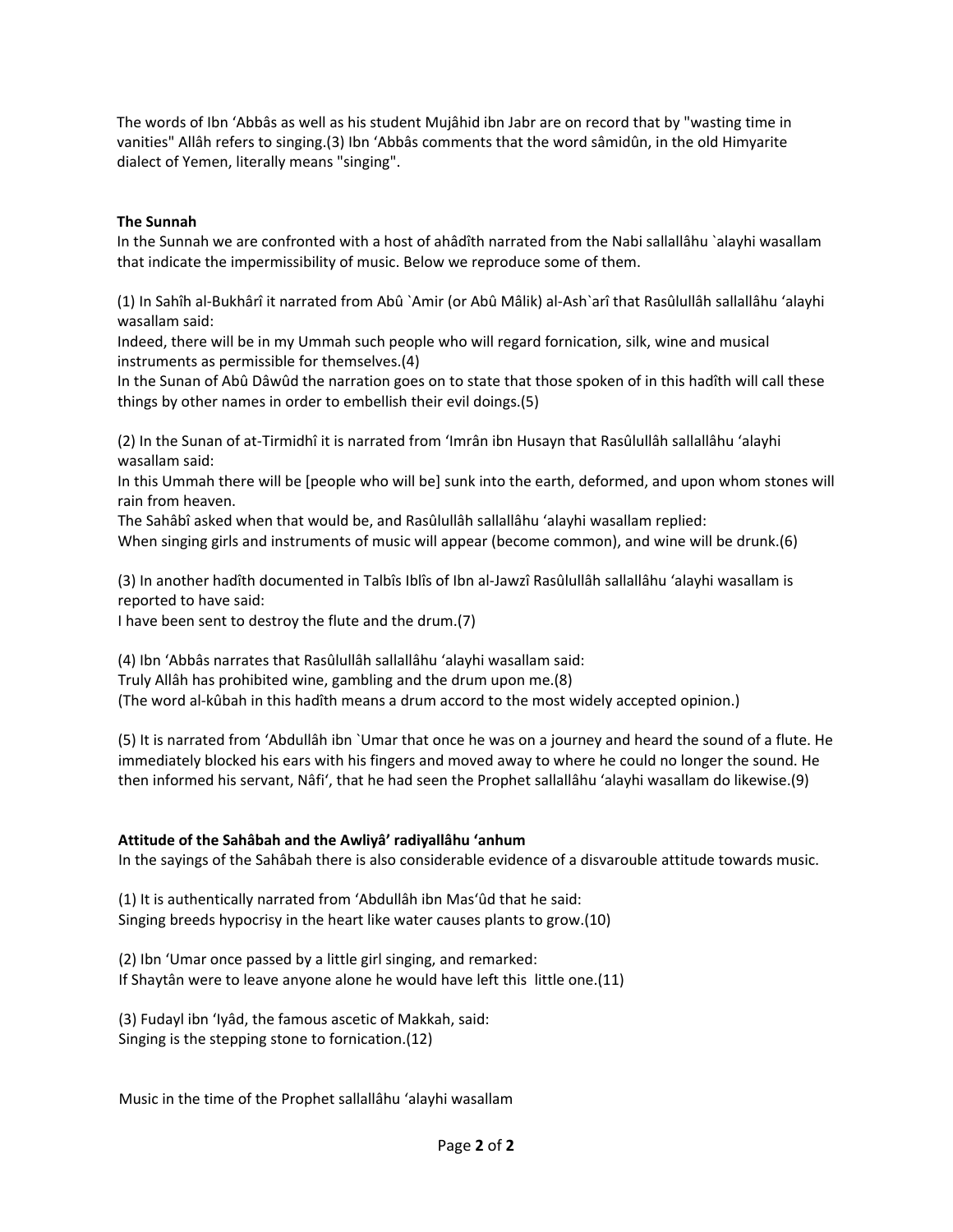It is sometimes claimed that there was music in the time of the Prophet sallallâhu 'alayhi wasallam too. Admittedly there were cases where a musical instrument like the duff (a sort of tambourine) was used, and for that reason such instruments on those specific type of occasions were allowed by the later Fuqahâ too. But nowhere is there any evidence of an organised culture of music in the early society of Islâm. The few incidents in which music featured were spontaneous occurrences of an amateurish nature. Of professional musicians, or of organised gatherings music, there is no trace at all. In fact, early Muslim society was so much averse to the musical profession, that any person known for his indulgence in it was considered lacking in moral integrity, and therefore not a credible witness. Up to today the issue of music in the books of fiqh is discussed in the chapters on testimony.

# **The Madhâhib**

In light of the âyât and ahâdîth adduced above it is not surprising at all to find that each of the four madhâhib, the Hanafî, Mâlikî, the Shâfi'î and the Hanbalî, regard song accompanied by musical instruments as harâm. The views of the respective madhâhib are as follows:

## **The Shâfi'î madhhab:**

Imâm an‐Nawawî states in Minhâj at‐Tâlibîn:

Singing without musical accompaniment is makrûh, as is listening to it. It is harâm to use an instrument that is characteristic of those who consume intoxicants, such as the tunbûr (an instrument resembling the mandolin), the 'ûd (lute), the sanj (cymbal), the 'Irâqi mizmâr (a type of flute), but not the yurâ' (flute). [This exception is the view of Imâm ar‐Râfi'î. Imâm an‐Nawawî disgrees with him, saying:] I say: It (the yurâ') too is harâm according to the more correct opinion. It is allowed for weddings and circumcision ceremonies, as well for other (similar) occasions, according to the more correct view, even if it may have little cymbals. It is harâm to beat the kûbah, which is a tall drum with a narrow middle.(13)

## **The Hanafî Madhhab:**

'Allâmah 'Alâ' ad‐Dîn al‐Haskafî writes in ad‐Durr al‐Mukhtâr:

The official view of the madhhab is that it (singing) is altogether harâm, so the difference of opinion is effectively negated. In fact, it appears from the text of al‐Hidâyah that it is a major sin, even if it be for a person himself. The author [of Tanwîr al‐Absâr] concurs with him on that. The testimony of one who listens to singing or attends a gathering of singing is rejected.(14)

Imâm Ibn 'Abidîn comments in Radd al‐Muhtâr:

They [the Hanaî fuqahâ'] have categorically stated singing for no specific purpose, or for the purpose of earning wealth is unequivocally harâm.

Know that singing for someone else to hear, or to entertain others is harâm according to (the fuqahâ') in general. There are some who declare it permissible in weddings and wedding‐feasts.(14)

## **The Mâlikî madhhab:**

Imâm al‐Khurashî states in his commentary on Mukhtasar Khalîl:

Listening to singing causes one's testimony to be rejected if it is without instruments and happens repeatedly, since listening to something makrûh in that case becomes makrûh (i.e. if done repeatedly). (This is) because that interferes with a person's moral integrity. As for when the singing is (accompanied by musical instruments), that is harâm.(14)

## **The Hanbalî madhhab:**

Ibn Qudâmah al‐Maqdisî states in al‐Mughnî:

The Chapter on musical instruments: Instruments are of three categories: The first category is harâm, and includes the beating of stringed instruments, all types of flutes, the 'ûd, the tunbûr, the mi`zafah (a type of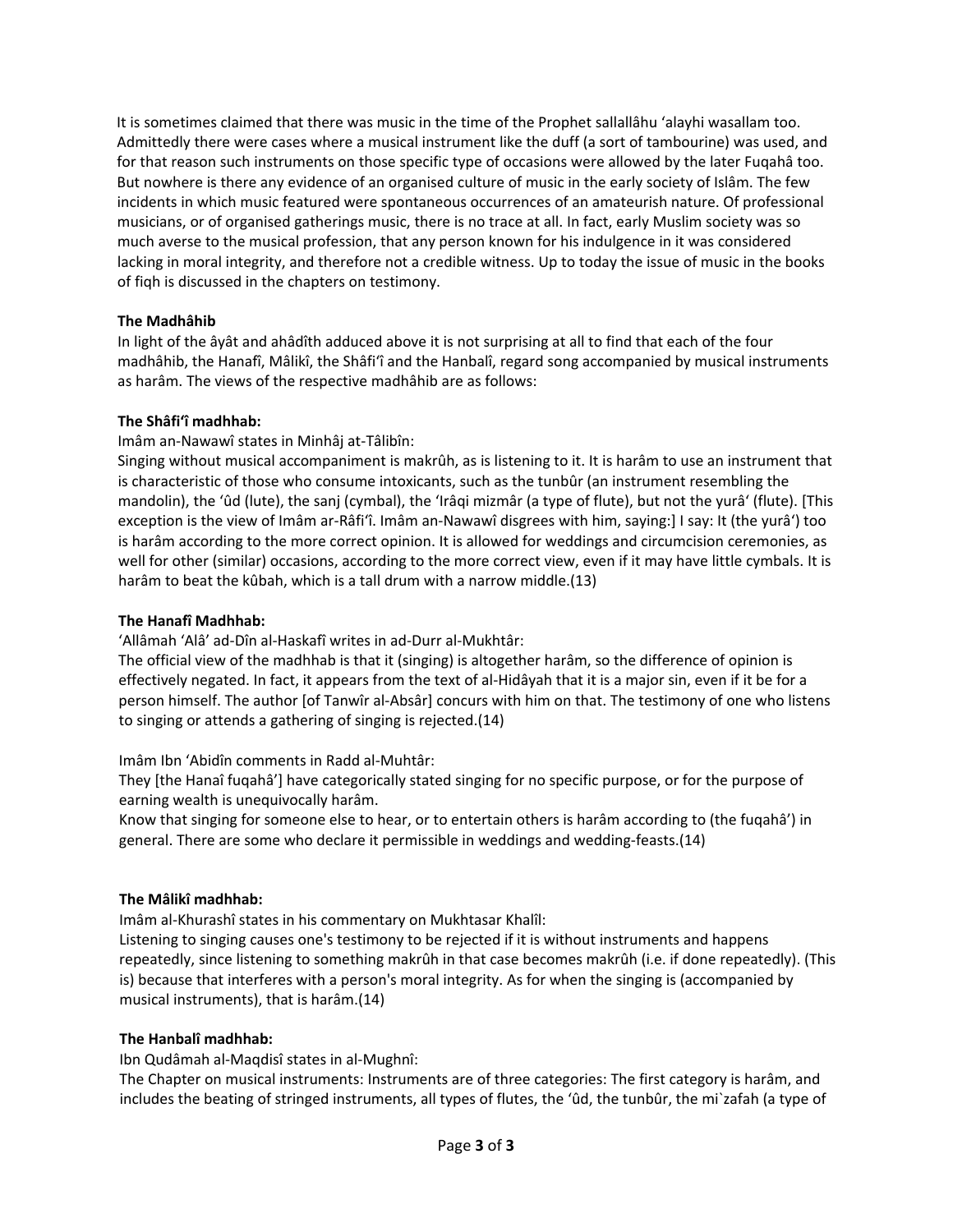stringed instrument), and the rabâb (an instrument similar to the violin). The testimony of a person who continuously uses these instruments is rejected.

#### **Consensus**

It is a fact that the consensus of the four major madhâhib in itself does not constitute the Ijmâ' that is an incontrovertibe source of law in Islâm. Yet when we consider that what we have in this consensus of the four madhâhib is in actual fact not the opinions of four men alone, but rather of four traditions of jurisprudence, in which generation after generation of Fuqahâ' concurred with the stated views of their respective madhaahib, when that is taken into consideration, the value of the views of a few singled out scholars like Ibn Hazm and other more recent proponents of the permissibility of music, diminishes into insignificance.

#### **Departure from madhhab**

I in principle subscribe to the idea that the strength of argument outside one's own madhhab does warrant departure from the view of the madhhab. However, there are reasons why I cannot warrant departure from the view of the madhhab in this instance.

‐ Firstly, strength of proof clearly lies with the four madhâhib in this instance.

‐ Secondly, it is not one, but all four madhâhib that have unanimously and uneuivocally stated music to be harâm, while contending views are those of singular individuals.

‐ Thirdly, there definitely seems to be an element of personal prerogative involved in the efforts of some of those who wish to have music legalised. Fiqh is not a tool to shape the ahkâm of the Sharî'ah according to our own desires. Allâh says:

Have you seen him who takes his own desires as his object of worship? In full knowledge Allah has led him astray, sealed his hearing and his heart, and placed a cover over his sight. Who will guide him after Allâh? (al‐Jâthiyah : 23)

## **Necessity**

Darûrah (necessity) is a principle that has the effect of rendering the unlawful lawful. However, before this principle can be invoked to legalise this venture it must be established beyond all doubt that there are absolutely no other viable alternatives. For as long as such alternatives exist, even though they may not bring in as much funds as a music show would, it will be dishonest and sinful to claim exemption on the grounds of necessity.

#### **Personal reflection**

Juristic opinions (fatâwâ) are usually the means of seeking the judgement of the Sharî'ah in exigencies that arise. However, Rasûlullâh sallallâhu 'alayhi wasallam has shown us another, much less complex way to the truth: personal reflection in all sincerity and honesty. He says:

Ask your heart. Good is that with which your soul feels content, with which your heart is at ease. Evil is that which causes uneasiness in the heart and creates agitation in the chest. (Ask your heart) even if the people give you opinions, even if they give you their opinions.(17)

If any of us would be asked what he or she thinks about hosting a function of this kind in aid of the masjid, or worse even, within the masjid, I am sure we would recoil in repugnance and horror. Let it be known then, that there is no difference in the Sharî'ah between what can be done for the masjid and for our other institutions. Our masâjid are the places for our 'ibâdah, but similarly our schools are the centres for the education of our children. No harâm funds may go into the upkeep of any of these institutions.

#### **Utilisation of harâm funds**

There exists the notion that it is permissible to use funds accrued by way of bank interest towards the construction of toilets, and that the same ruling should consequently be applicable to the case in question,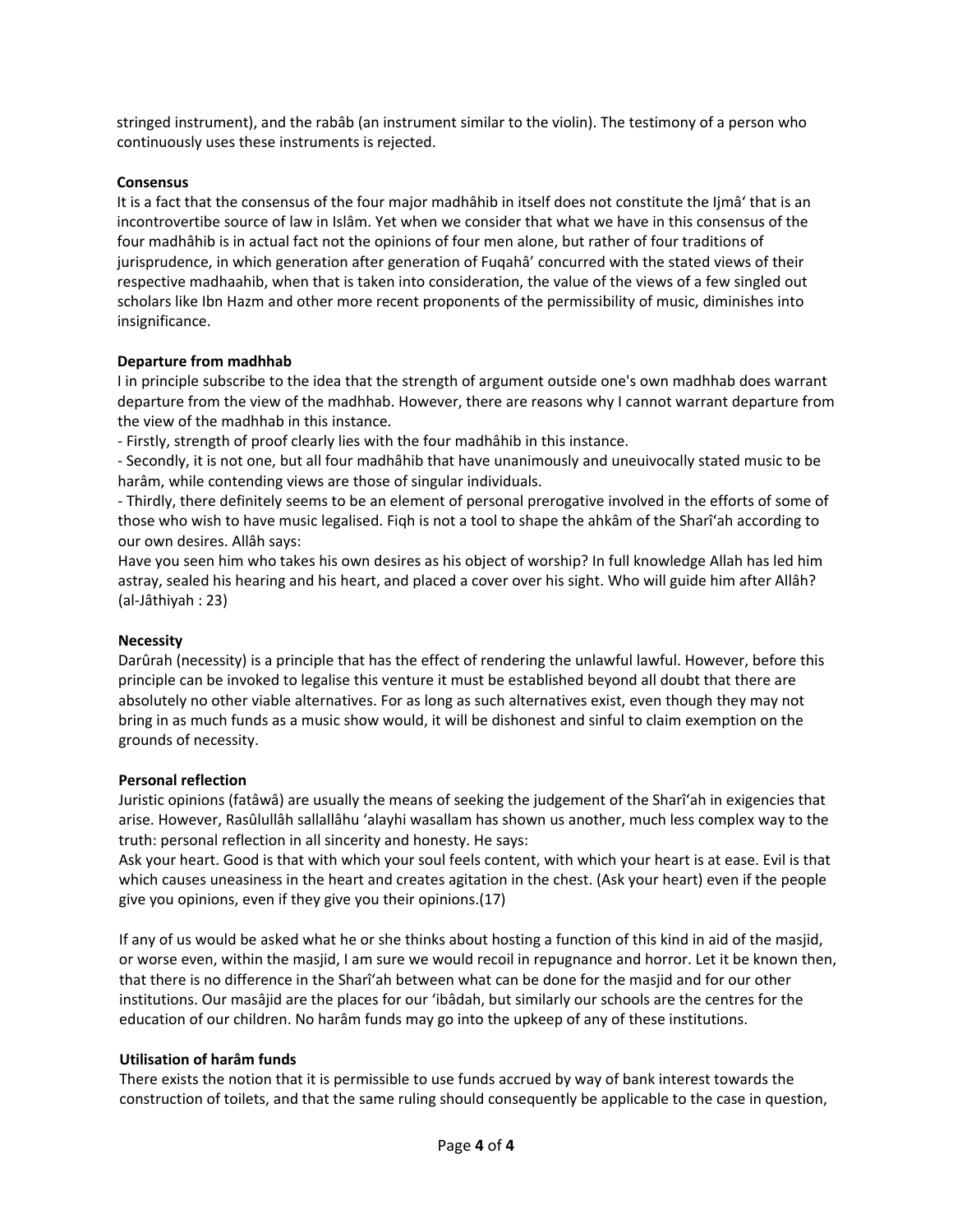since the funds generated will be used to construct an ablution block. I wish to point out here that this is in fact a grievous misreading or misunderstanding of the fatwâ issued by Muftî Kifâyatullâh of Delhi. It is not correct to invoke the fatwâ of Muftî Kifâyatullâh in this case for the simple reason that there exists a difference in 'illah (ratio legis). In the case responded to by the learned Muftî the source of the funds derived was the general public, without specification of any particular persons, groups, societies or religious denominations. Money paid out by banks as interest derives from the public in this way. The learned Muftî reasoned that since the money derives from the public without any knowledge of to who in particular it belongs to, it must be returned to the public in a similar fashion. For this he devised the plan of building of public toilets in cities like Bombay and Delhi that would be used by the general public (Muslims, Hindus and Christians alike), and cannot be regarded as the exclusive property of any specific group or society. In our case, neither do the funds derive from a source similar to that of Muftî Kifâyatullâh's fatwâ, nor does the area towards which the funds are to be used correspond with that of his fatwâ. (The ablution block will be built upon the school grounds, and become part of the school building, both of which is the property of the local Muslims.) To invoke the said fatwâ is thus incorrect.

Another notion seems to regard the nature of the function of a toilet as sufficient grounds to legitimise the channelling of unlawful funds towards it. Let it be known that in Islâm the function of a toilet is far from squalid. Tahârah in Islâm is regarded as half of faith, and tahârah starts in the toilet. The role of the toilet is therefore religious in every sense of the word.

## **Fatwâ and facilitation**

It might also be observed that the muftî's role is to facilitate things for the public, and not to make it difficult for them. To this I respond as follows:

The element of taysîr (facilitation) in fatwâ comes into play in two cases: one, when dire necessity (such as described earlier) calls for the relaxation of prohibition; and two, when the muftî is faced by two or more possible solutions to a problem, both or all of which fall within the sphere of the lawful. In that case he will opt for the easier solution. However, in a conflict between the lawful and the unlawful, of which the case in question is an example, introduction of the element of taysîr amounts to nothing less than the arbitrary cancellation of all things prohibited by the Sharî'ah. By such a radical step every unlawful thing in the Sharî'ah can be rendered lawful. What, I ask, is then the wisdom in prohibiting certain things if every jurist holds arbitrary power over the cancellation of prohibition?

Furthermore, I do not doubt that all of us are acutely aware that we live in times of moral degeneration and bankruptcy, where the little morality that remains is also at also at a steady ebb. I honestly doubt whether any 'âlim endowed with the qualities of taqwâ and fiqh an‐nafs (a sociological and psychological appreciation of an issue under scrutiny) could possibly fail to read the implications of opening a door as destructive and obnoxious as that of a music show; not in an age where music is practically synonimous with libertinism.

\* \* \*